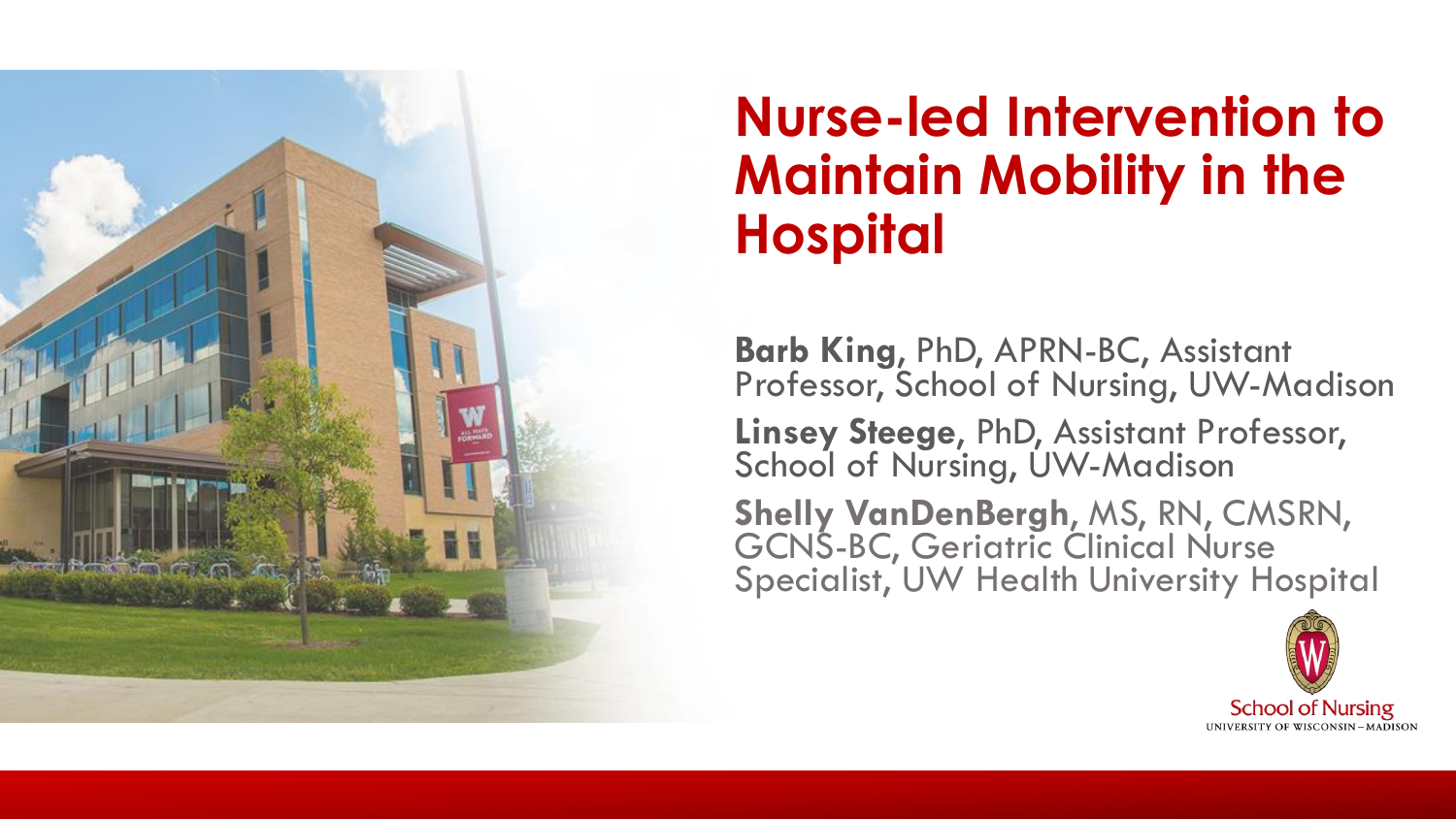## **Falls in Hospitals**

- Falls are multifactorial and common in hospitals
- Unable to translate research from community to hospital setting
- No evidence based practice recommendations for reducing or preventing falls in hospital settings

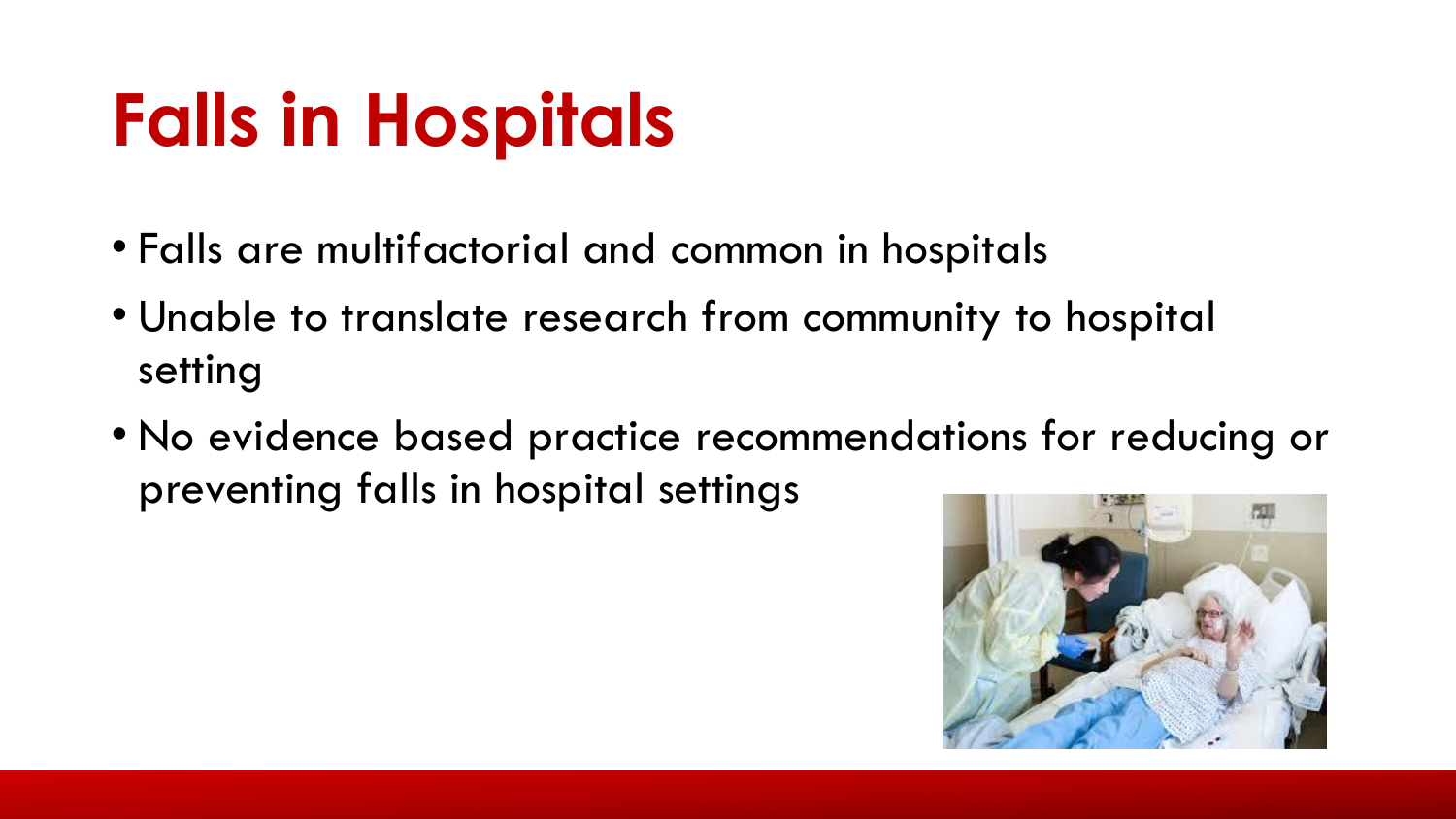# **Impact of CMS Policy**

• Falls as a *Never Event*



- Impact of Never Event on Falls
- Unintended consequence of Never Events on Nursing Practice

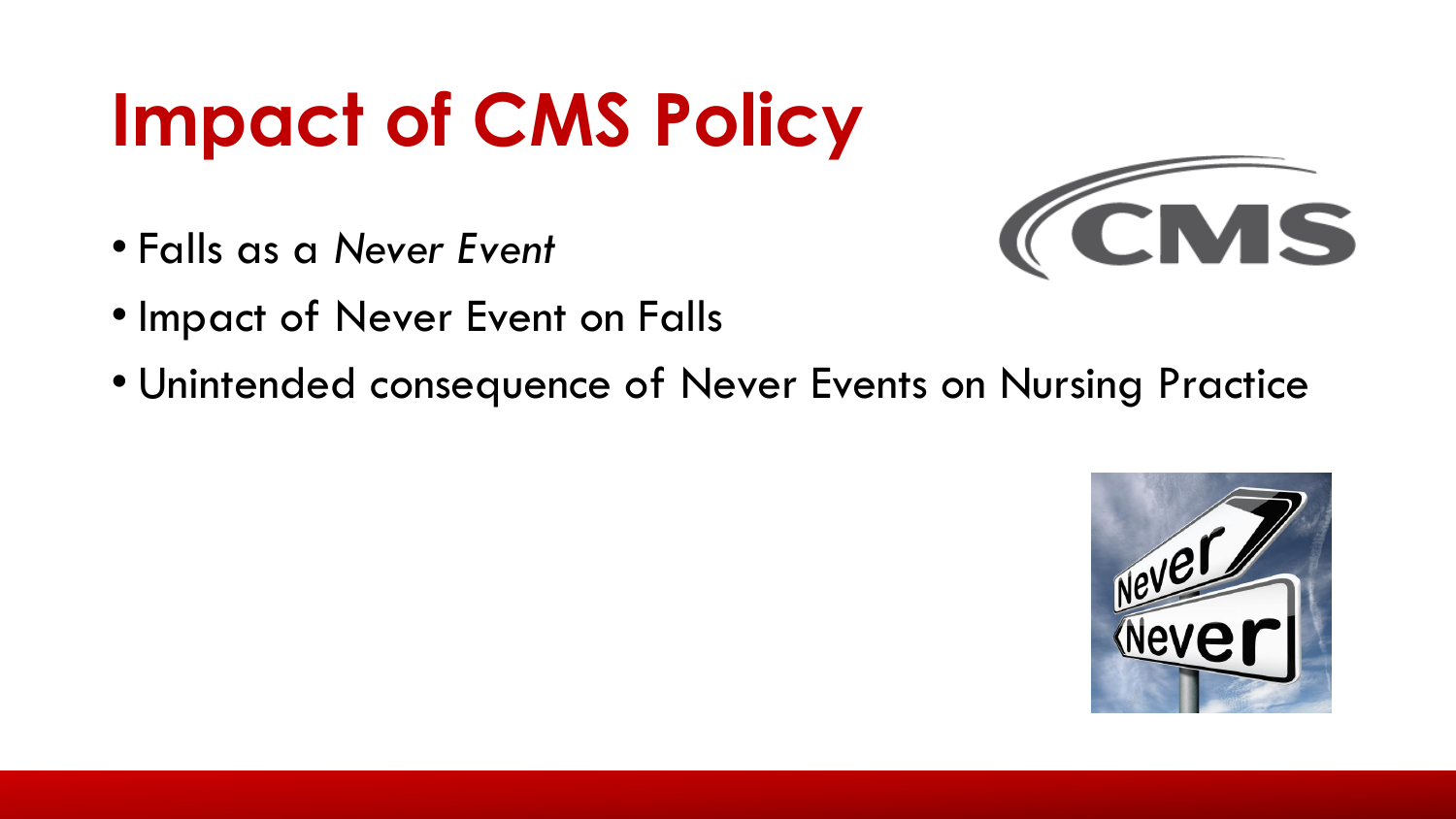## **Mobility in Hospitals**

- Up to 65% of hospitalized older adults (≥65 years) will lose functional independence by discharge. Identified as a Hospital-associated Disability (HAD)
- 96% of time patients are not engaged in any ambulation
- 83% of time patient spend lying in bed
- Limited ambulation and extensive bed rest are the most preventable and predictable causes of hospital-associated disability for older adults.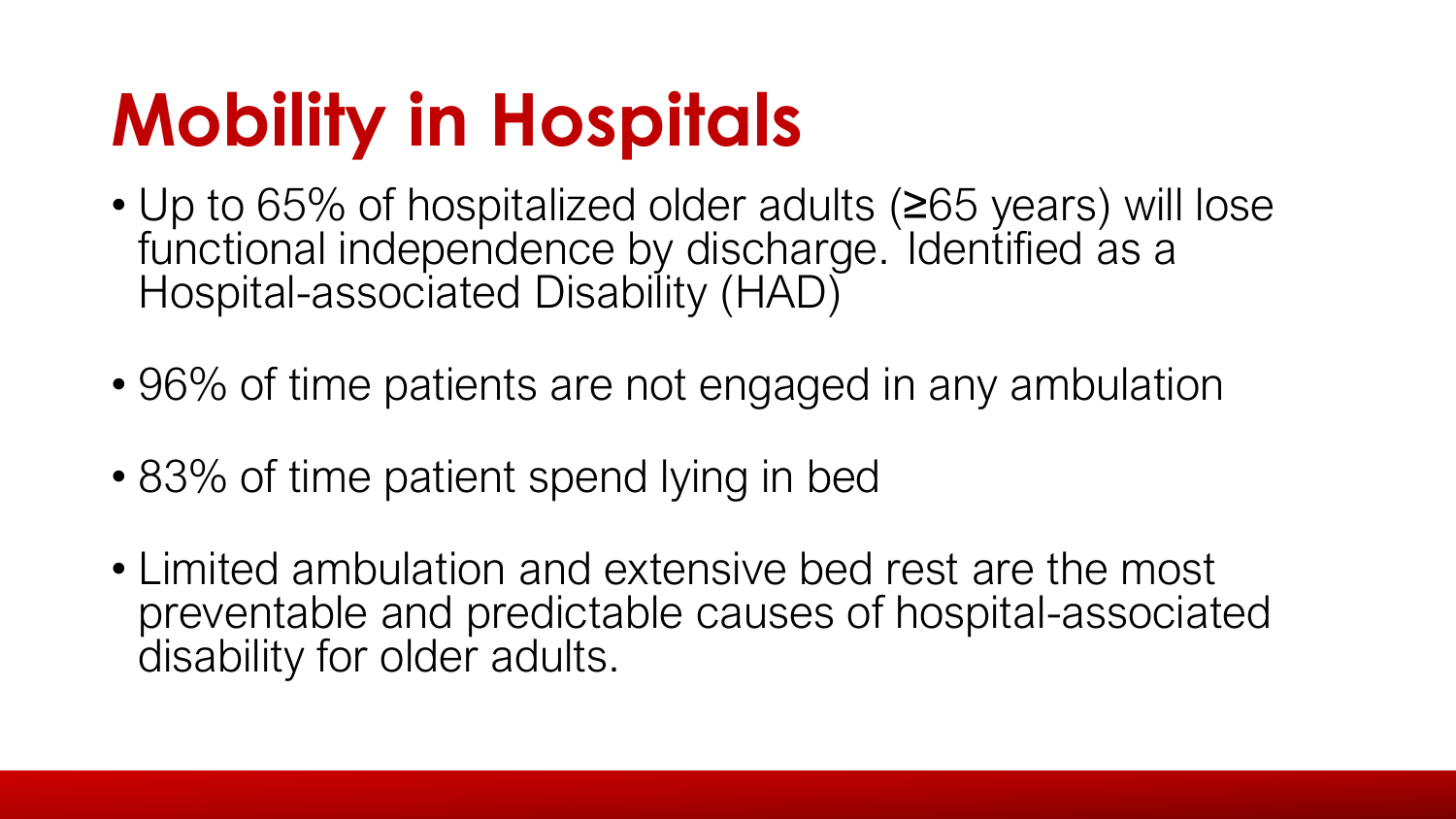## **Effects of Bed Rest and Low Mobility**

- Loss of muscle mass from legs
- Fainting
- Confusion
- Pneumonia

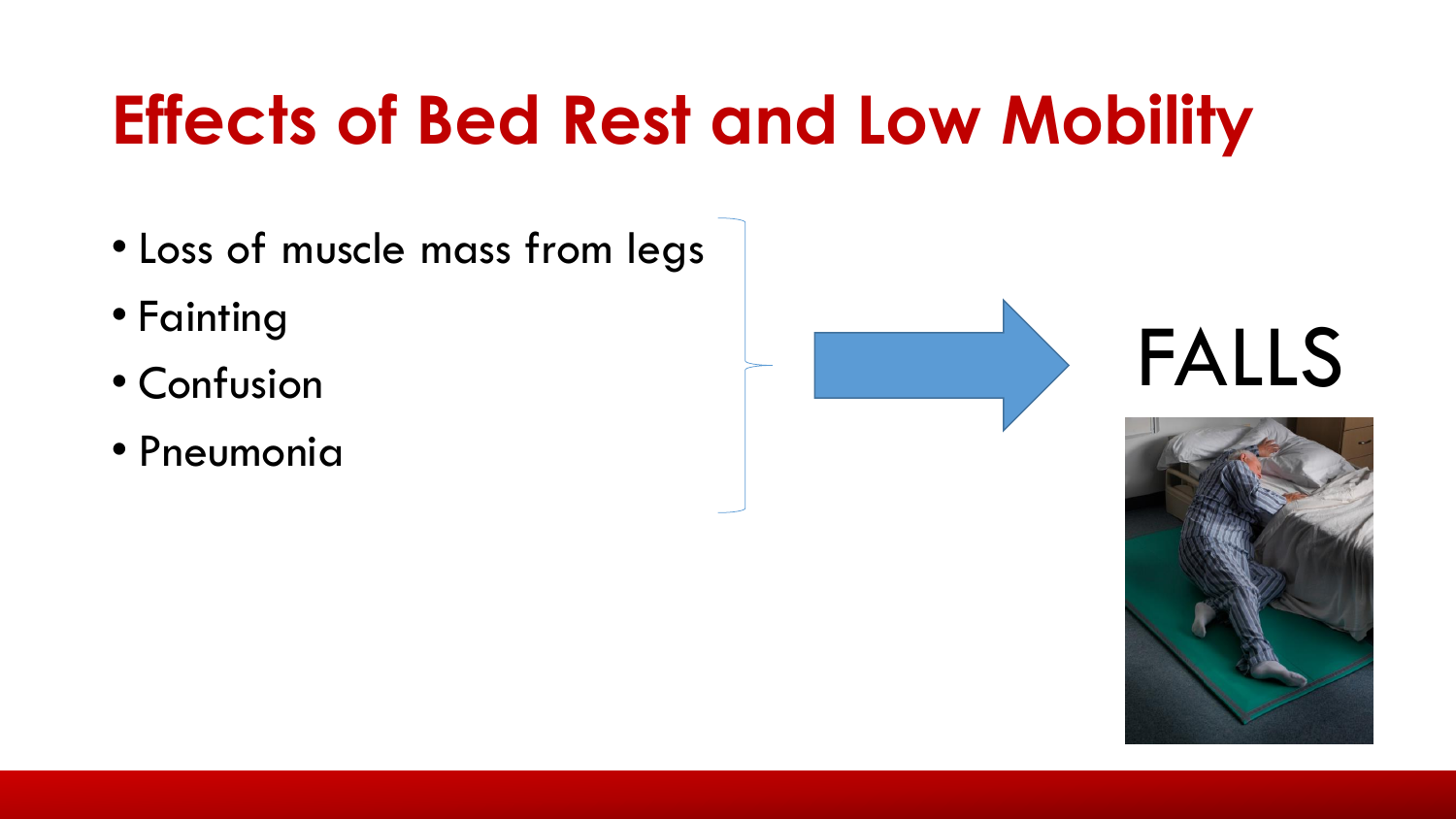### **Barriers to Ambulation of Older Adults**

- System barriers that prevent nurses from ambulating patients
- System barriers that limit patient engagement in initiating ambulation
- Personal barriers that prevent nurses from initiating patient ambulation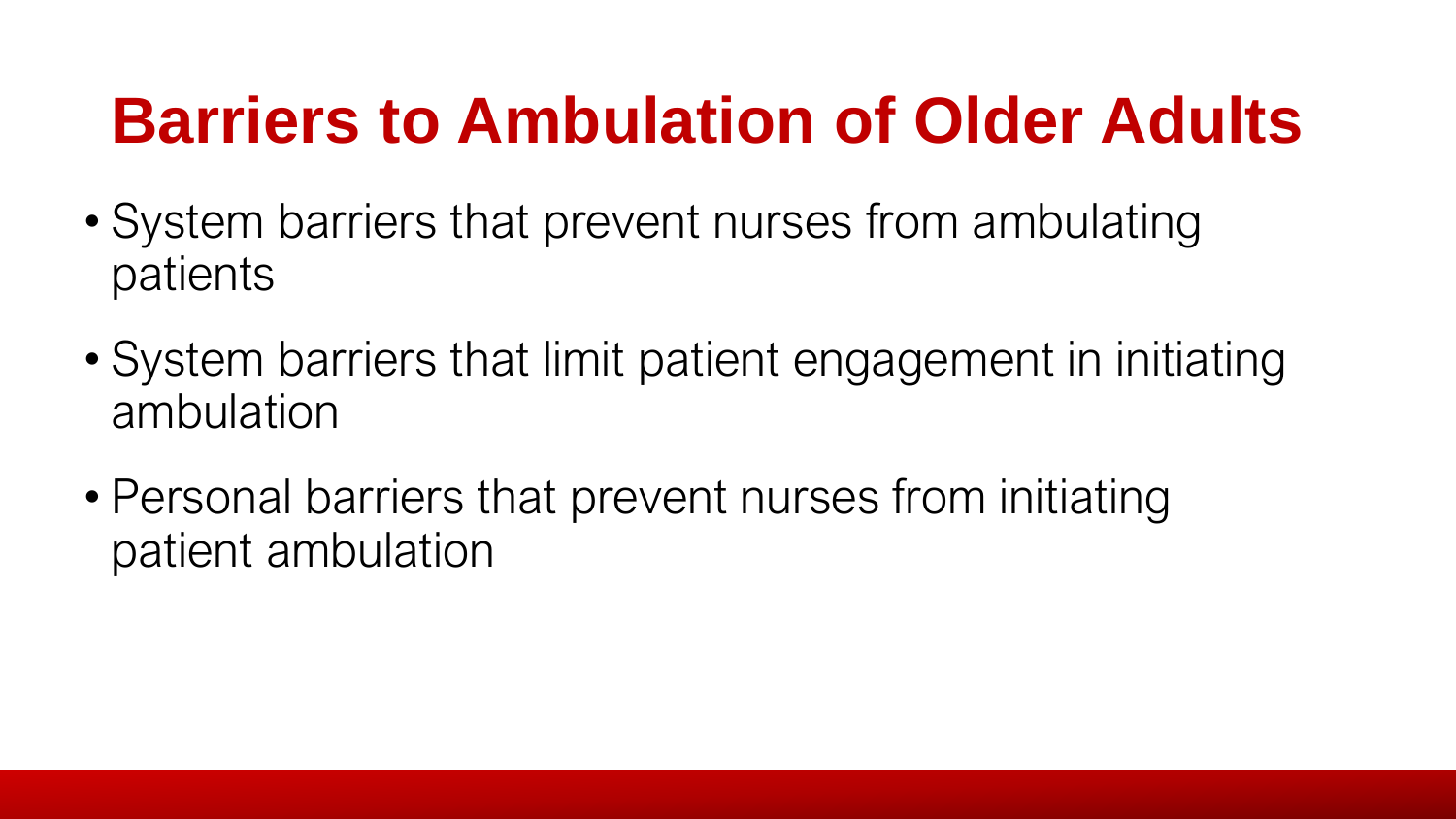#### Human Factors and Systems Engineering Approach: SEIPS Model of Work System and Patient Safety



Carayon, P., Hundt, A.S., Karsh, B.-T., Gurses, A.P., Alvarado, C.J., Smith, M. and Brennan, P.F. "Work System Design for Patient Safety: The SEIPS Model" *Quality & Safety in Health Care*, 2006, 15 (suppl. I): i50-i58.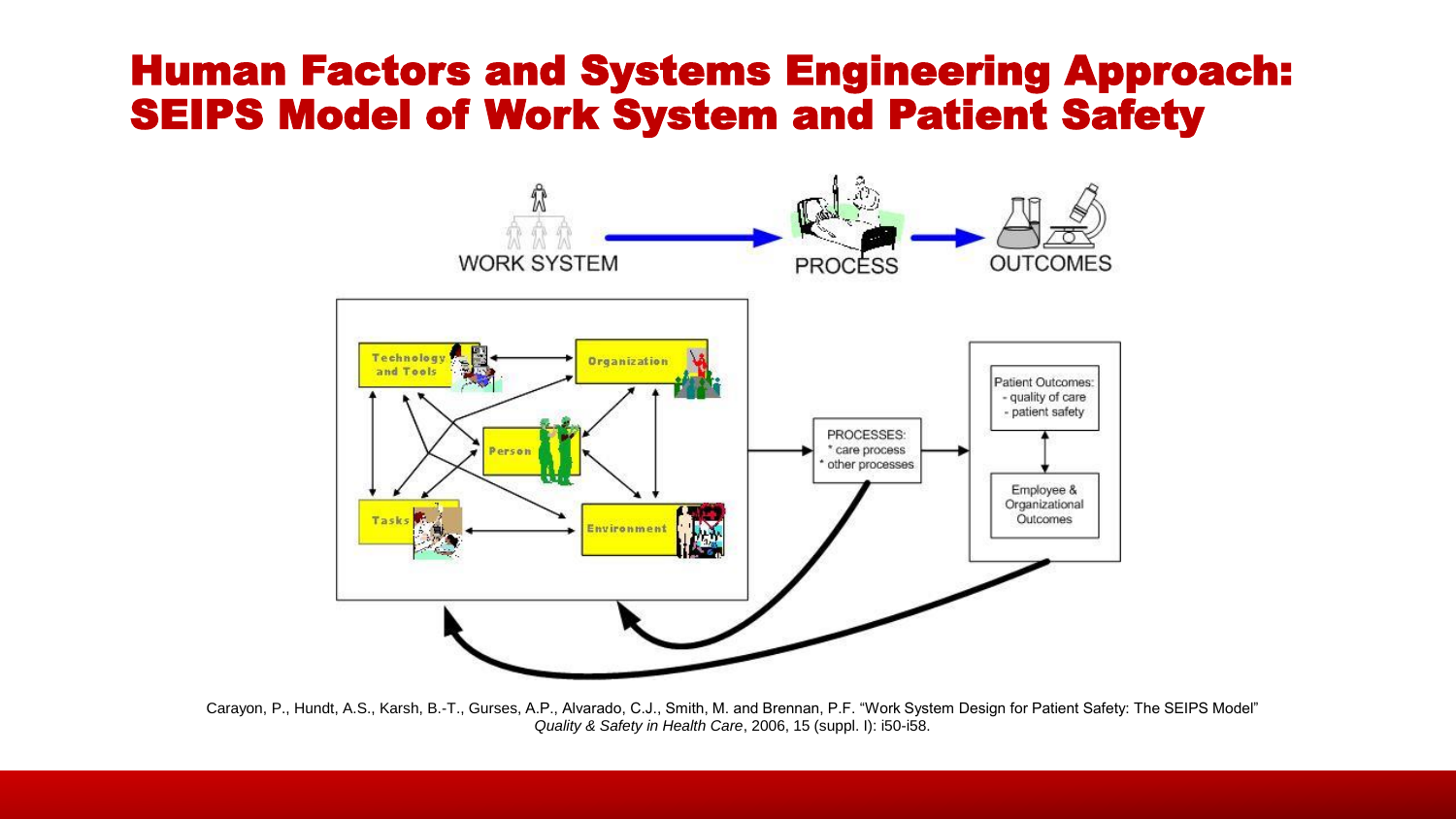### **Mobilizing Older adults VIa a Nursedriven intervention (MOVIN)**

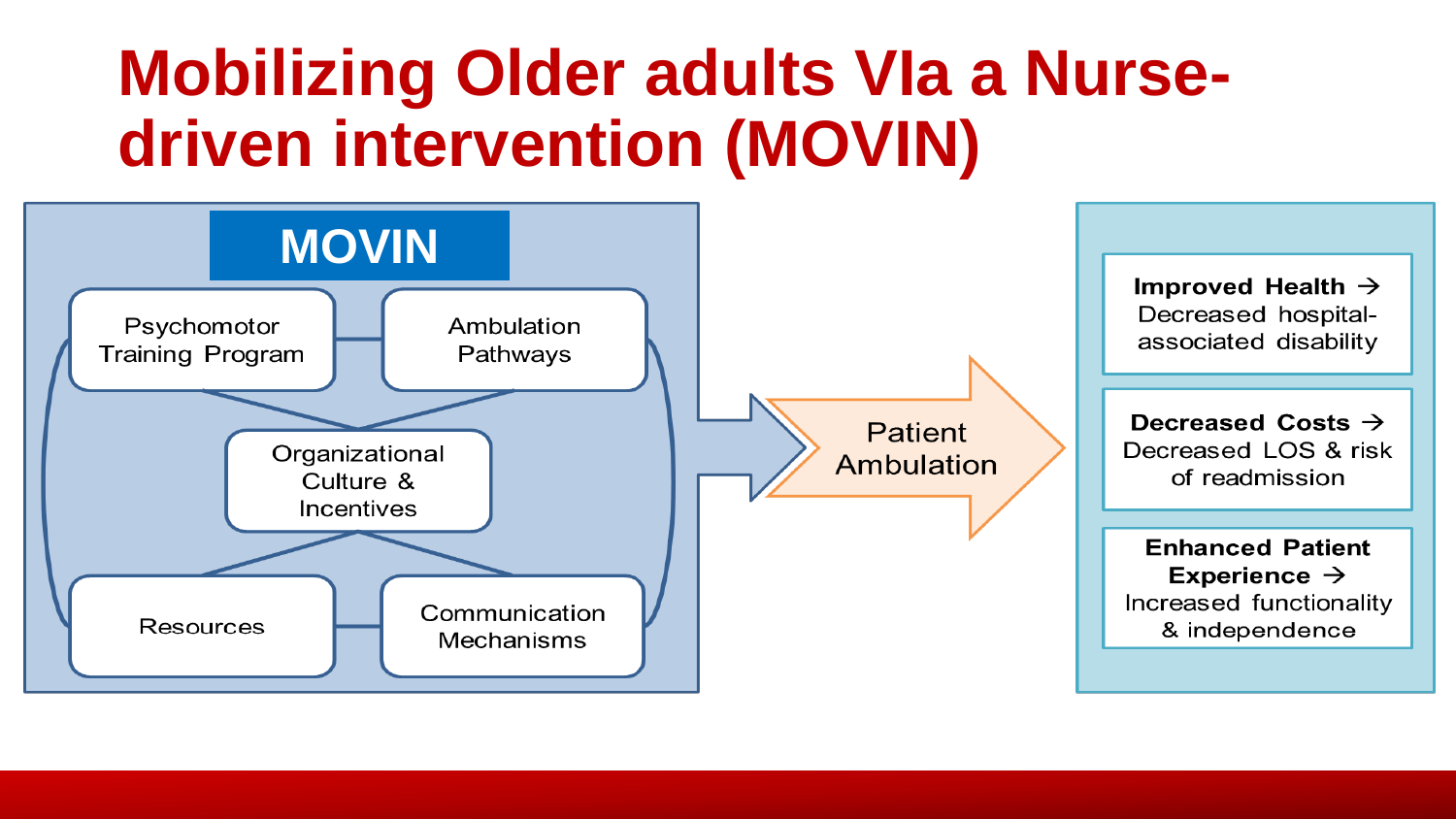### **MOVIN Components**









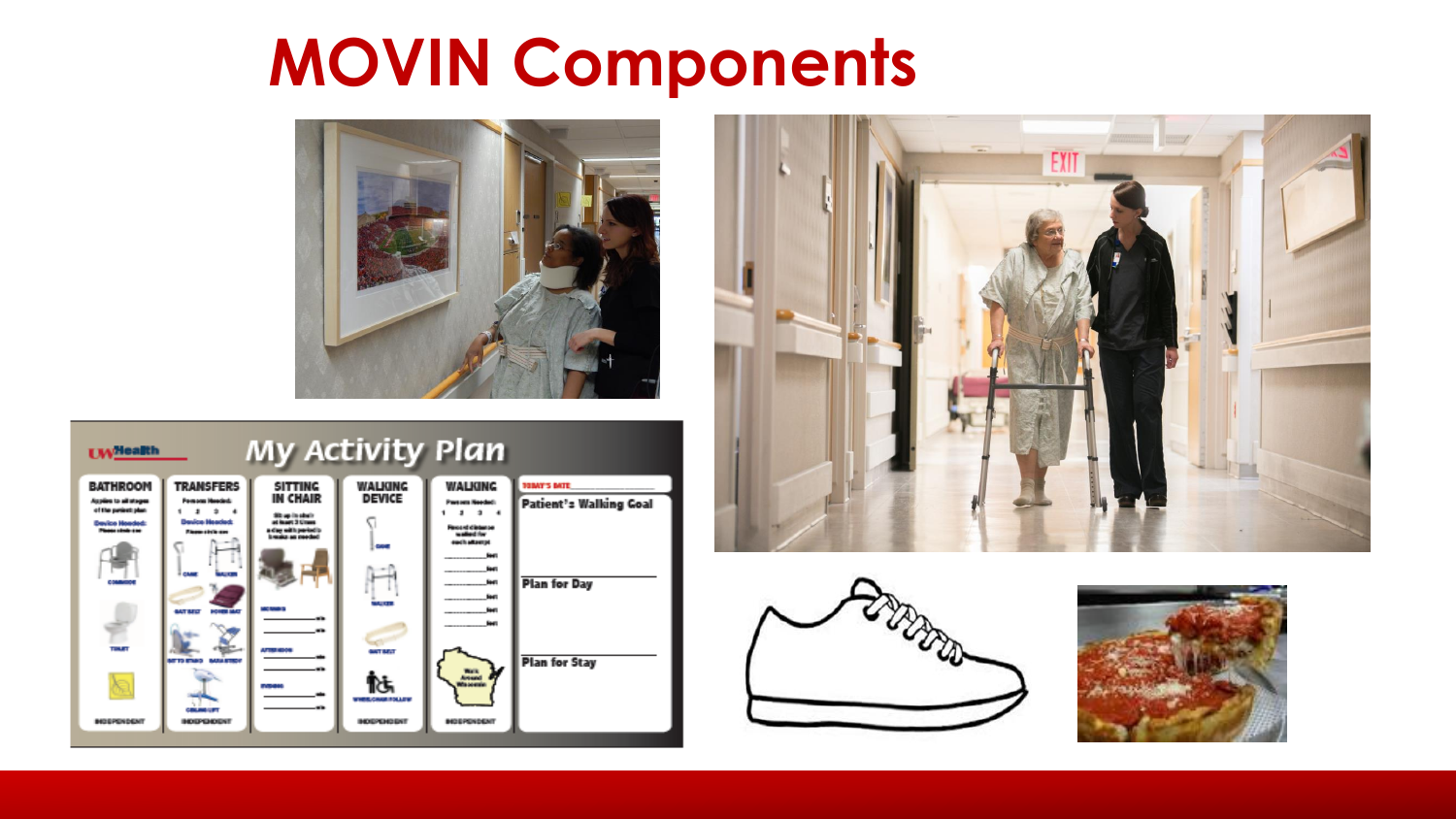### **Results - Ambulation**

Significant improvements sustained over a 13 week post-intervention period: Measures of ambulation activity

# of ambulation occurrences and Distances ambulated

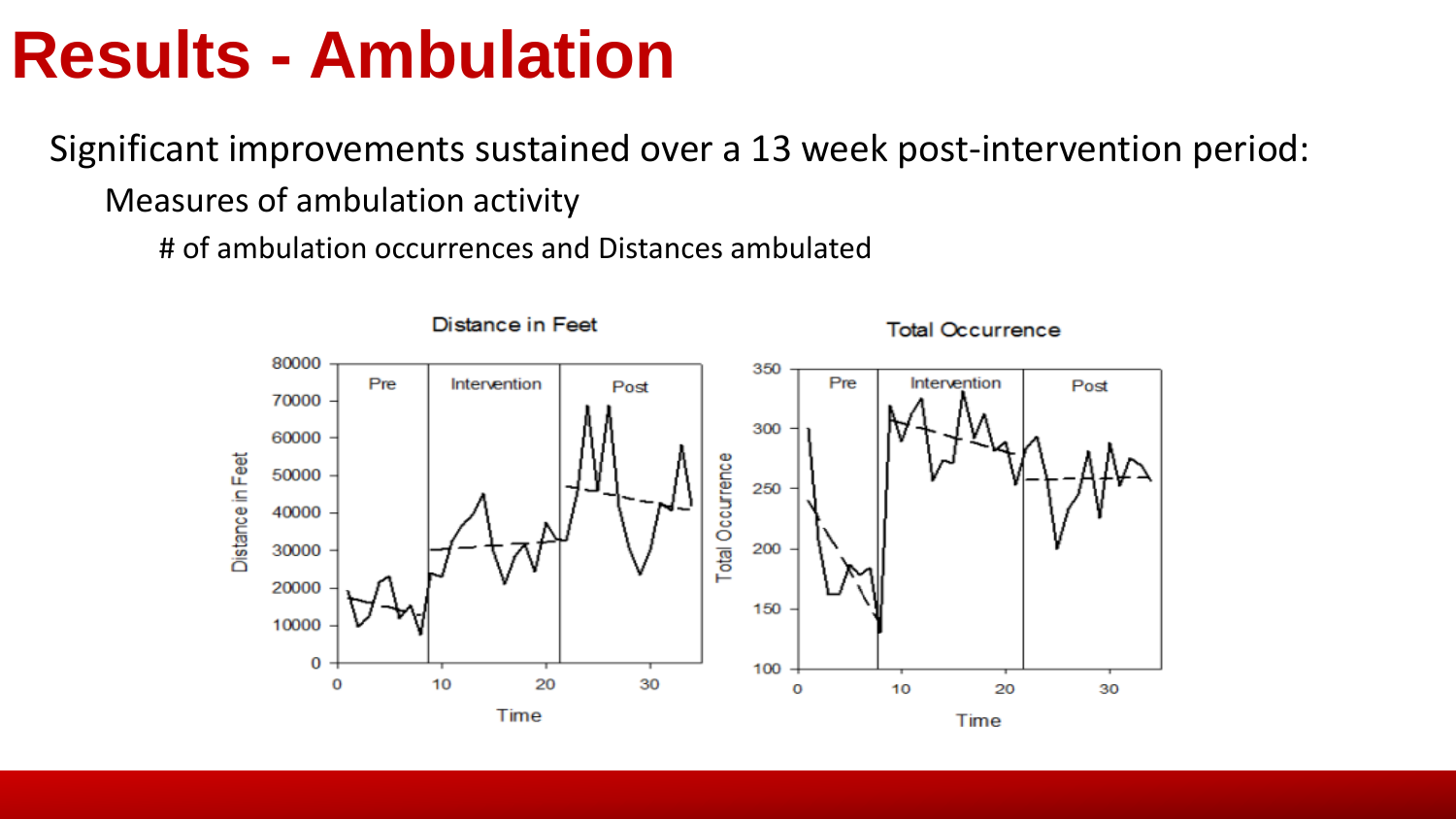## Results – Patient Feedback

- **Patient 1:** "That board (My Activity Board) lets me see whether or not I have walked. I think it is important"
- **Patient 2:** "It's easy to vegetate in this place so anything you can do to get people moving is important"
- **Patient 3:** "I could only walk 50 feet when I got here. Now I can walk 200 feet. That's amazing"
- **Patient 4:** "I wouldn't walk if nurses didn't get me up. That would be bad for me"
- **Patient 5:** "The pictures are beautiful. I go for walks just to look at them"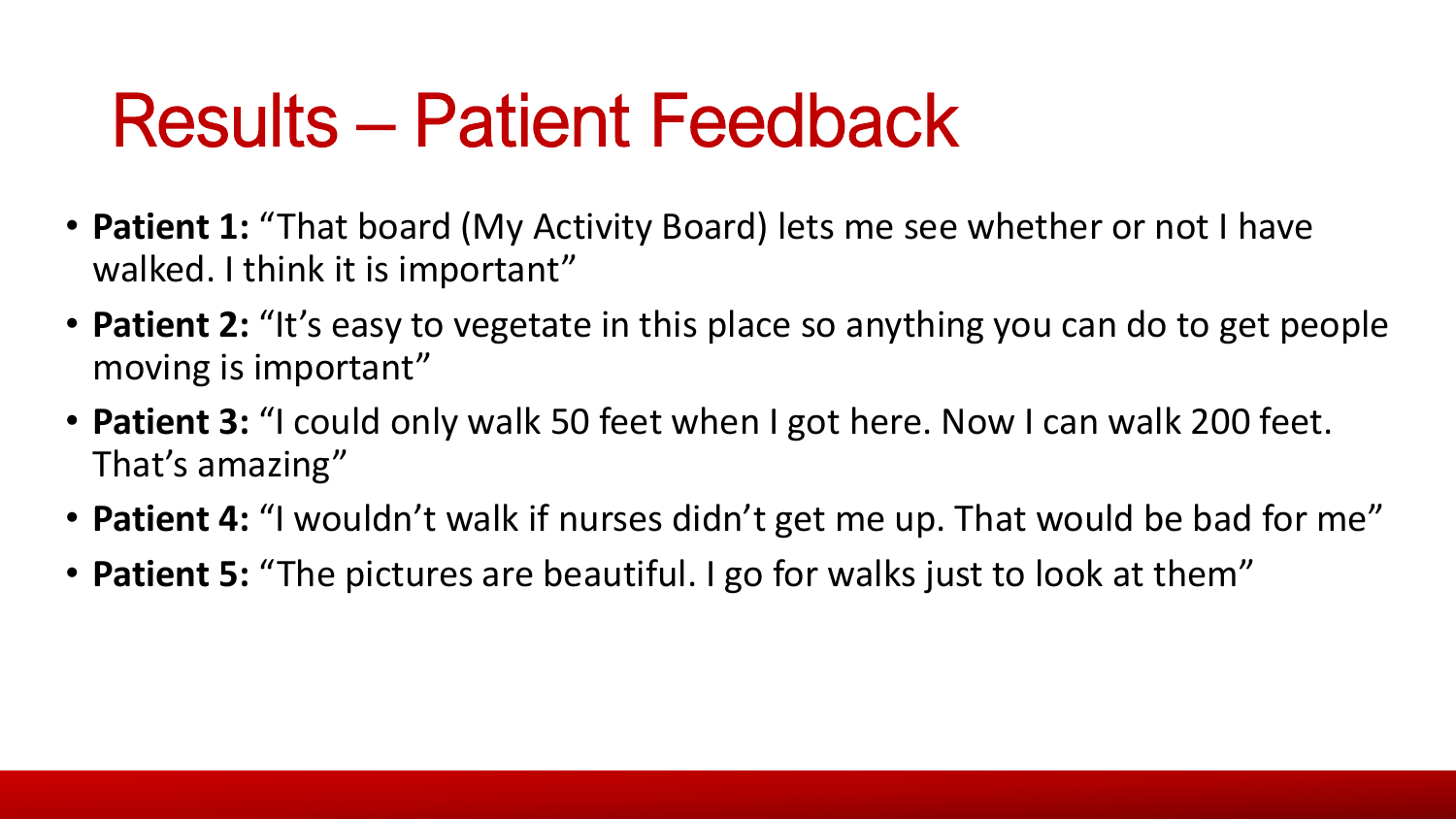### **Results – Sustainable Impact**